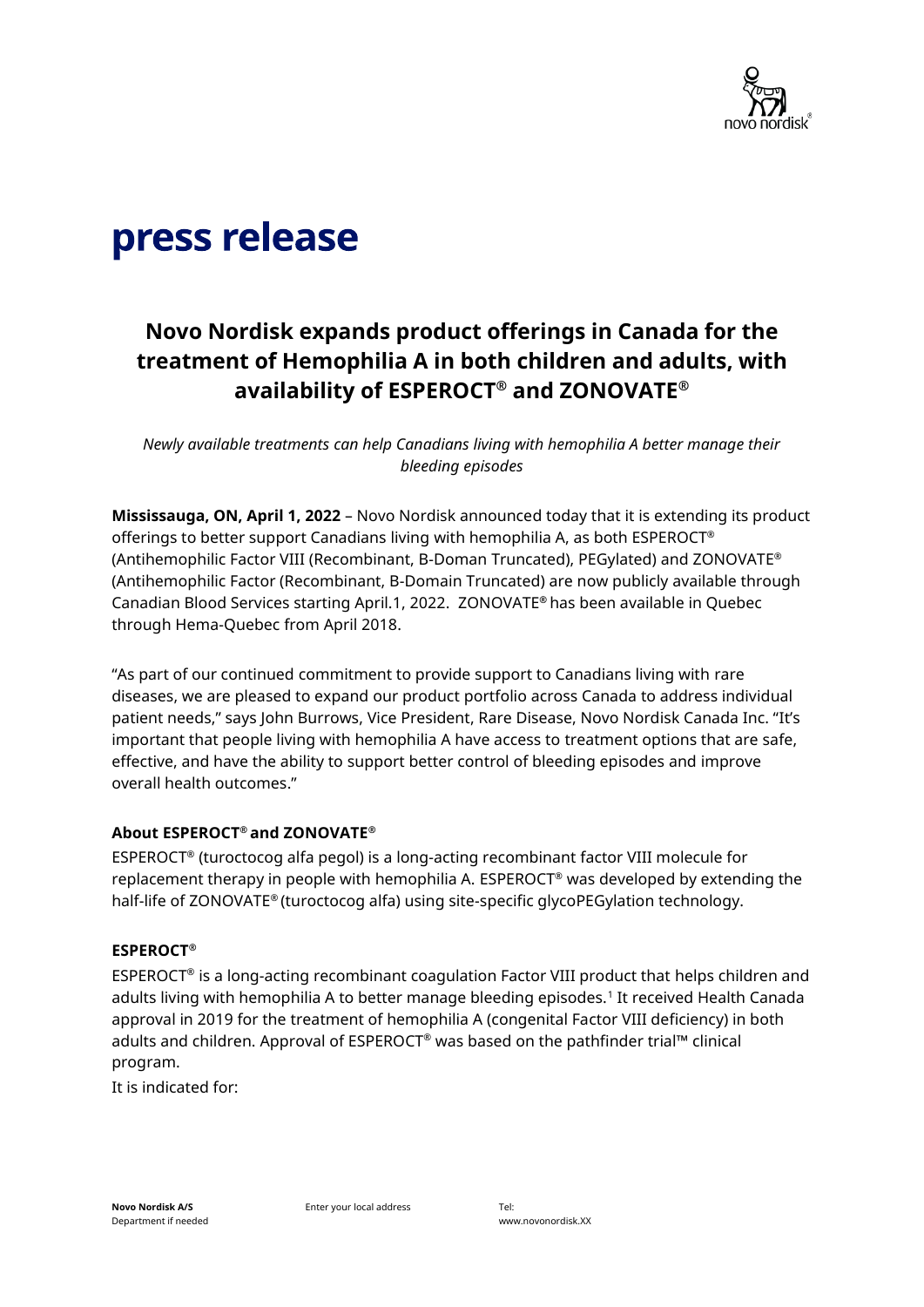- Routine prophylaxis to prevent or reduce the frequency of bleeding episodes
- On-demand treatment and control of bleeding episodes
- Perioperative management of bleeding

In adults, the half-life for ESPEROCT® was determined to be 19 hours compared to 12 hours for unmodified FVIII products.<sup>2</sup> ESPEROCT® offers multiple storage options including temperatures up to 30°C to 40°C prior to reconstitution.<sup>3</sup>

ESPEROCT® was shown to provide effective prophylaxis and maintain a low median annual bleeding rate (ABR) of 1.18 when dosed at 50 IU/kg every 3-4 days in adults and adolescents (those aged 12 years and over) and a median ABR of 1.95 in children under 12 years of age when dosed twice weekly at 60 IU/kg (50-75 IU/kg).<sup>4</sup> Pharmacokinetic predictions showed that patients dosed every 3-4 days in all age groups were above 5% FVIII activity (i.e. in the range of mild hemophilia) for the majority of time (72-95% of time).<sup>5</sup>

Across clinical trials and age groups, ESPEROCT® was well tolerated with the most common side effects being skin reactions where the injection was given, itching (pruritus), redness of skin (erythema) and rash. The safety profile of ESPEROCT® is similar to what has been reported for other long-action FVIII products.<sup>6</sup>

For more information on ESPEROCT® including important safety information please visit [NovoNordisk.ca](https://www.novonordisk.ca/) or view the product monograph [here.](https://www.novonordisk.ca/content/dam/nncorp/ca/en/products/esperoct-product-monograph.pdf)

#### **ZONOVATE®**

ZONOVATE® (Antihemophilic Factor (Recombinant, B-Domain Truncated), is approved for use in adults and children with hemophilia A (congenital Factor VIII deficiency or classic hemophilia).<sup>7</sup> It is indicated for:

- Treatment and control of bleeding episodes
- Perioperative management
- Routine prophylaxis to prevent or reduce the frequency of bleeding episodes

ZONOVATE® received Health Canada approval in 2014 and became available for patients in Quebec in 2018. Approval of ZONOVATE® was based on the guardian™ clinical program.

For more information on ZONOVATE® including important safety information please visit [NovoNordisk.ca](https://www.novonordisk.ca/) or view the product monograph [here.](https://www.novonordisk.ca/content/dam/nncorp/ca/en/products/Zonovate_PM_English.pdf)

#### **About Hemophilia A**

Tel: +45 4444 8888 www.novonordisk.com

CVR no: 24 25 67 90